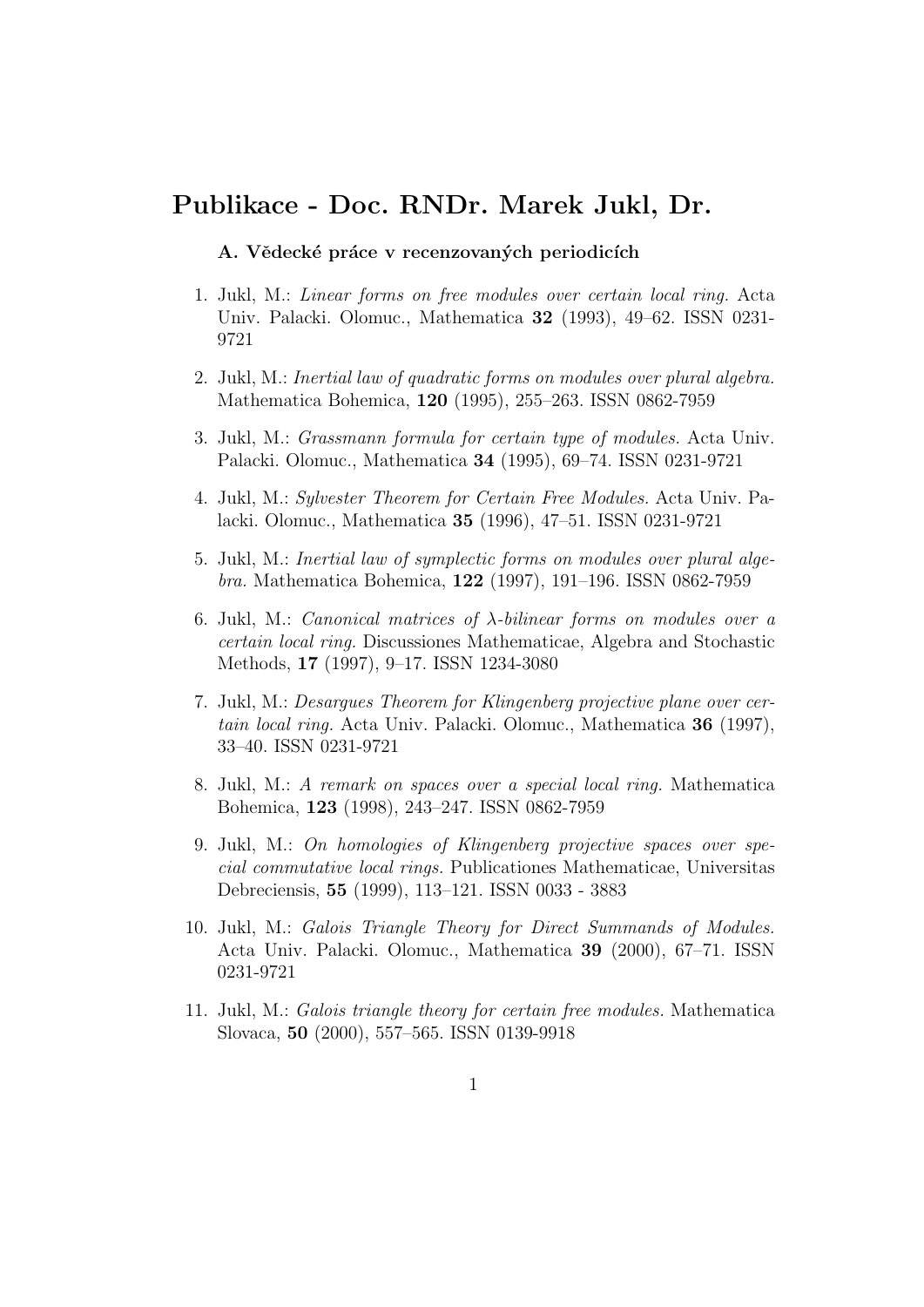- 12. Jukl, M.: On Hall Planar Ternary Rings with Ordered Carrier Sets. Acta Univ. Palacki. Olomuc., Mathematica 42 (2003), 19–26. ISSN 0231-9721
- 13. Jukl, M., Lakomá, L.: The Decomposition of Tensor Spaces with Almost Complex Structure., Rendiconti del Circolo Matematico di Palermo, Serie II, Suppl. No 72, 2004, 145–150, ISSN 0009-725X
- 14. Halaš, R., Jukl, M.: On Beck's coloring of posets., Discrete Mathematics 309 (2009), 4584–4589. ISSN 0012-365X
- 15. Jukl, M., Snášel, V.: Projective equivalence of quadrics in Klingenberg projective spaces over a special local ring., International Electronic Journal of Geometry, No 2, 2009, 34–38. ISSN 1307-5624
- 16. Snášel, V., Jukl, M.: Congruences in Ordered Sets and LU Compatible Equivalences. Acta Univ. Palacki. Olomuc., Mathematica 48 (2009), 153–156. ISSN 0231-9721
- 17. Mikeš, J., Jukl, M., Juklová, L.: Nekotoryje rezultaty o bezsledovom razlozeniji tenzorov, Itogi Nauki Tekh., Ser. Sovrem Mat. Prilozh., Temat. Obz. 124 (2010), 139–158. ISSN 0233-6723
- 18. Jukl, M., Juklová, L., Mikeš, J.: O podmodulach svobodnych modulej, Proceedings of the International Geometry Center, 3 (2010), 39–64, ISSN 2072-9812
- 19. Mikeš, J., Jukl, M., Juklová, L.: Some results on traceless decomposition of tensors, Journal of Mathematical Sciences, New York, Vol. 174 (2011), No. 5, 627–640, ISSN: 1072-3374
- 20. Jukl, M.: On Rings of Endomorphisms of Certain Free Modules. Journal of Applied Mathematics, Vol. 4 (2011), No. 2, 205–216, ISSN 1337- 6365
- 21. Jukl, M.: On an application of the A-spaces over plural algebras in physics. Journal of Applied Mathematics, Vol. 4 (2011), No. 2, 217– 224, ISSN 1337-6365
- 22. Jukl, M., Juklová, L., Mikeš, J.: Multiple Covariant Derivative and Decomposition Problems. Journal of Applied Mathematics, Vol. 5 (2012), No. 3, 97–104, ISSN 1337-6365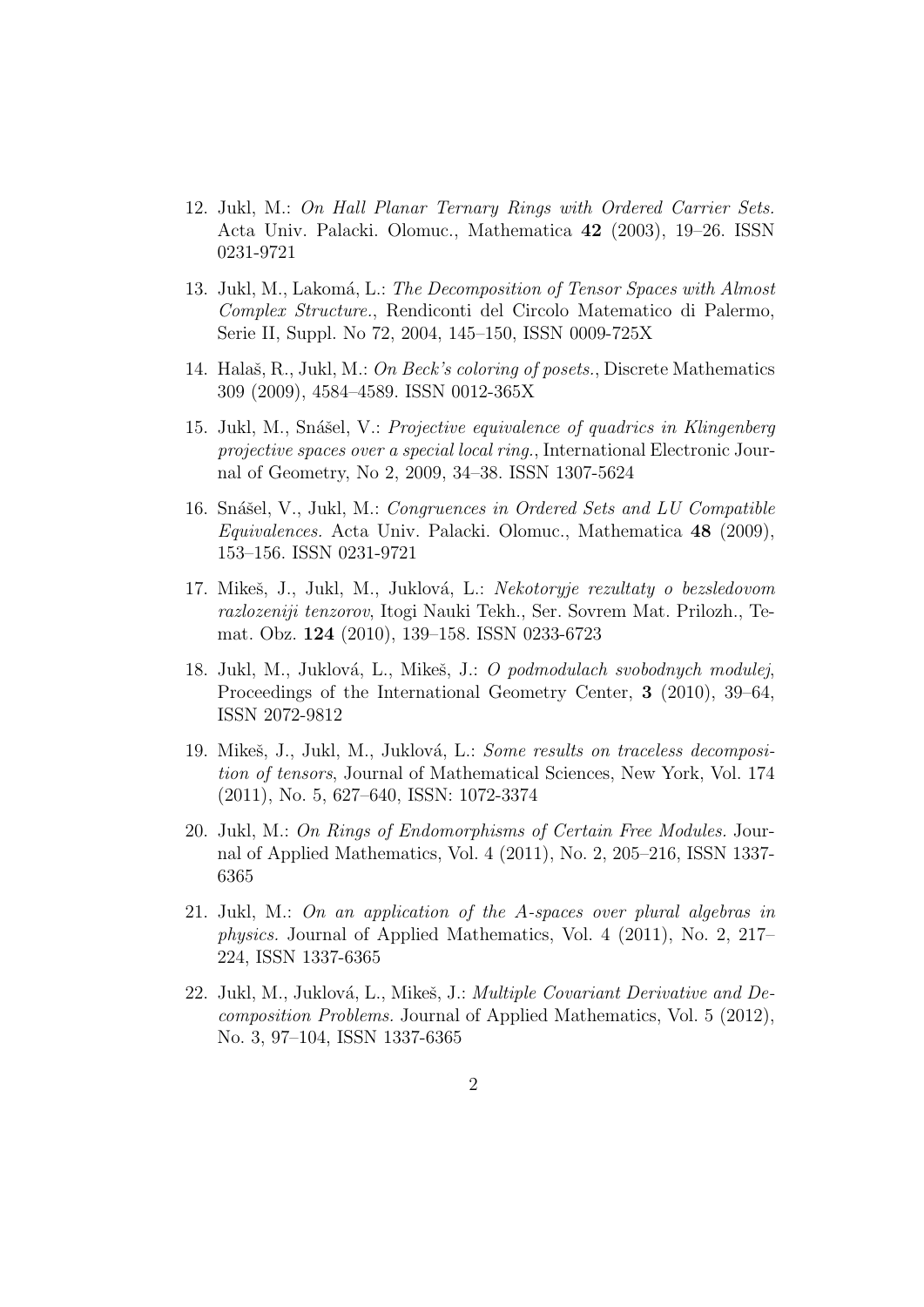- 23. Vanžurová, A., Jukl, M.: Parallelogram Spaces and Medial Quasigroups. Journal of Applied Mathematics, Vol. 5 (2012), No. 3, 133–140, ISSN 1337-6365
- 24. Jukl, M., Juklová, L.: On decomposition problems on manifolds with a special differential operator. Miskolc Mathematical Notes, Vol. 14 (2013), No. 2, 591–599, ISSN 1787-2405
- 25. Jukl, M., Juklová, L., Mikeš, J.: Nekotoryje priloženija lokaľnych alebr na differenciruemych mnogoobrazijach, Itogi Nauki Tekh., Ser. Sovrem Mat. Prilozh., Temat. Obz. 126 (2014), 219–261. ISSN 0233-6723
- 26. Stěpanov, S., Jukl, M., Mikeš, J.: *Vanishing theorems of conformal kil*ling forms and their applications to electrodynamics in the general relativity theory. International Journal of Geometric Methods in Modern Physics, Vol. 11 (2014), No. 9, 8pp, DOI: 10.1142/S021988781450039X, ISSN 0219-8878
- 27. Jukl, M., Juklová, L., Mikeš, J.: Some applications of local algebras on differentiable manifolds, Journal of Mathematical Sciences, New York, Vol. 207 (2015), No. 3, 485–511, ISSN 1072-3374 , doi: 10.1007/s10958- 015-2381-x
- 28. Burlakov, I. M., Burlakov, M. P., Jukl, M.: Hypercomplex algebras and geometry of spaces with fundamental form of an arbitrary order, Acta Univ. Palacki. Olomuc., Mathematica, Vol. 55 (2016), No. 1, 31–39. ISSN 0231-9721
- 29. Burlakov, I. M., Jukl, M.: Geometry of Cyclic and Anticylic Algebras, Acta Univ. Palacki. Olomuc., Mathematica, Vol. 55 (2016), No. 2, 5–9. ISSN 0231-9721
- 30. Jukl, M., Juklová, L., Mikeš, J.: Tablicy Junga i projekciji tenzorov, Geometrija, Itogi Nauki Tekh., Ser. Sovrem Mat. Prilozh., Temat. Obz. 146 (2018), 113–146. ISSN 0233-6723
- 31. Jukl, M.: A Remark on Structure of Projective Klingenberg Spaces over a Certain Local Algebra, Mathematics, Basel, Vol. 7 (2019), No. 8: 702, 8pp, ISSN 2227-7390, doi: 10.3390/math7080702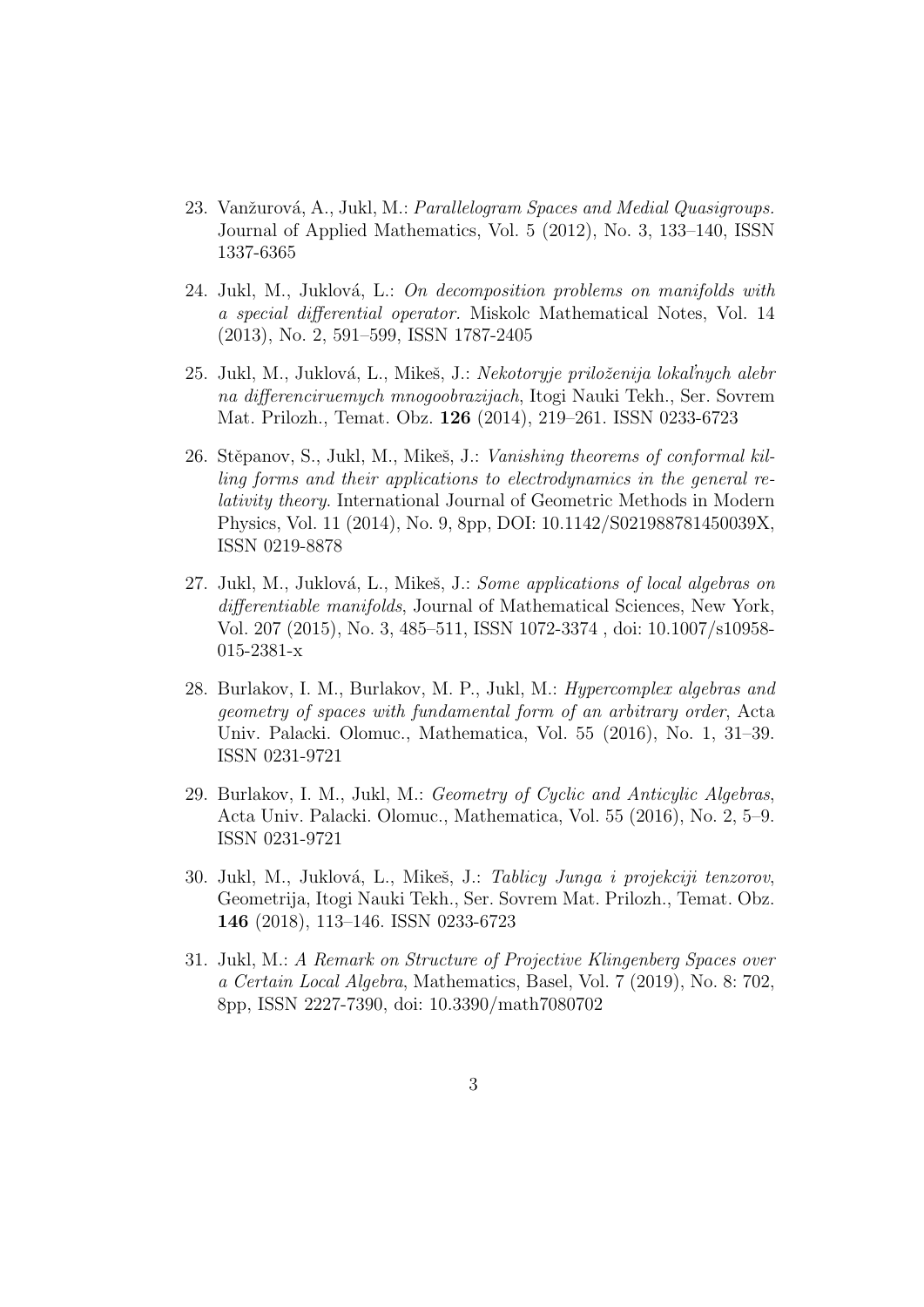- 32. Jukl, M., Juklová, L., Mikeš, J.: *Young Tableaux and Projections of* Tensors, Journal of Mathematical Sciences, New York, Vol. 245 (2020), No. 5, 669–693, ISSN 1072-3374, doi: 10.1007/s10958-020-04716-1
- 33. Jukl, M.: On Subspaces and Submodules of Projective Klingenberg Spaces over a Certain Local Ring, Mathematical Notes, Vol. 107 (2020), No. 4, pp. 691–694, ISSN 0001-4346, doi: 10.1134/S0001434620030360
- 34. Jukl, M.: Remark on Quadrics in Projective Klingenberg Spaces over a Certain Local Algebra, Mathematics, Basel, Vol. 8 (2020), No. 12: 2168, 8pp, ISSN 2227-7390, doi: 10.3390/math8122168

# B. Knihy, kapitoly v knize

- 35. Stěpanov, S., Jukl, M., Mikeš, J.: On Dimensions of Vector Spaces of Conformal Killing Forms. In: Makhlouf, A., Paal, E., Silvestrov, S.D., Stolin, A. (Eds.) Algebra, Geometry and Mathematical Physics. Mulhouse: Springer, 2014, 495–511, ISBN 978-3-642-55360-8
- 36. Jukl, M., Juklová, L., Mikeš, J.: Traceless decomposition of tensors. In: Mikeš J., Stěpanova, E., Vanžurová A. et al. Differential Geometry of Special Mappings. Olomouc: Univerzita Palack´eho, 2015, 166–180. ISBN 978-80-244-4671-4
- 37. Stěpanov, S., Jukl, M., Mikeš, J.: Applications of Geodesic Mappings. In: Mikeš J., Stěpanova, E., Vanžurová A. et al. Differential Geometry of Special Mappings. Olomouc: Univerzita Palack´eho, 2015, 375–385. ISBN 978-80-244-4671-4
- 38. Jukl, M.: Klingenberg geometry over certain local algebras. In: Mikeš J. et al. Differential Geometry of Special Mappings. 2., upr. vyd. Olomouc: Univerzita Palackého, 2019, 577–612. ISBN 978-80-244-5535-8
- 39. Mikeš, J., Burlakov, M. P., Jukl, M., Burlakov, I., M.: Giperkompleksnyje struktury vysšich porjadkov. Moskva – Olomouc: Kim L. A., 2020. 122 s. ISBN 978-5-6044472-9-1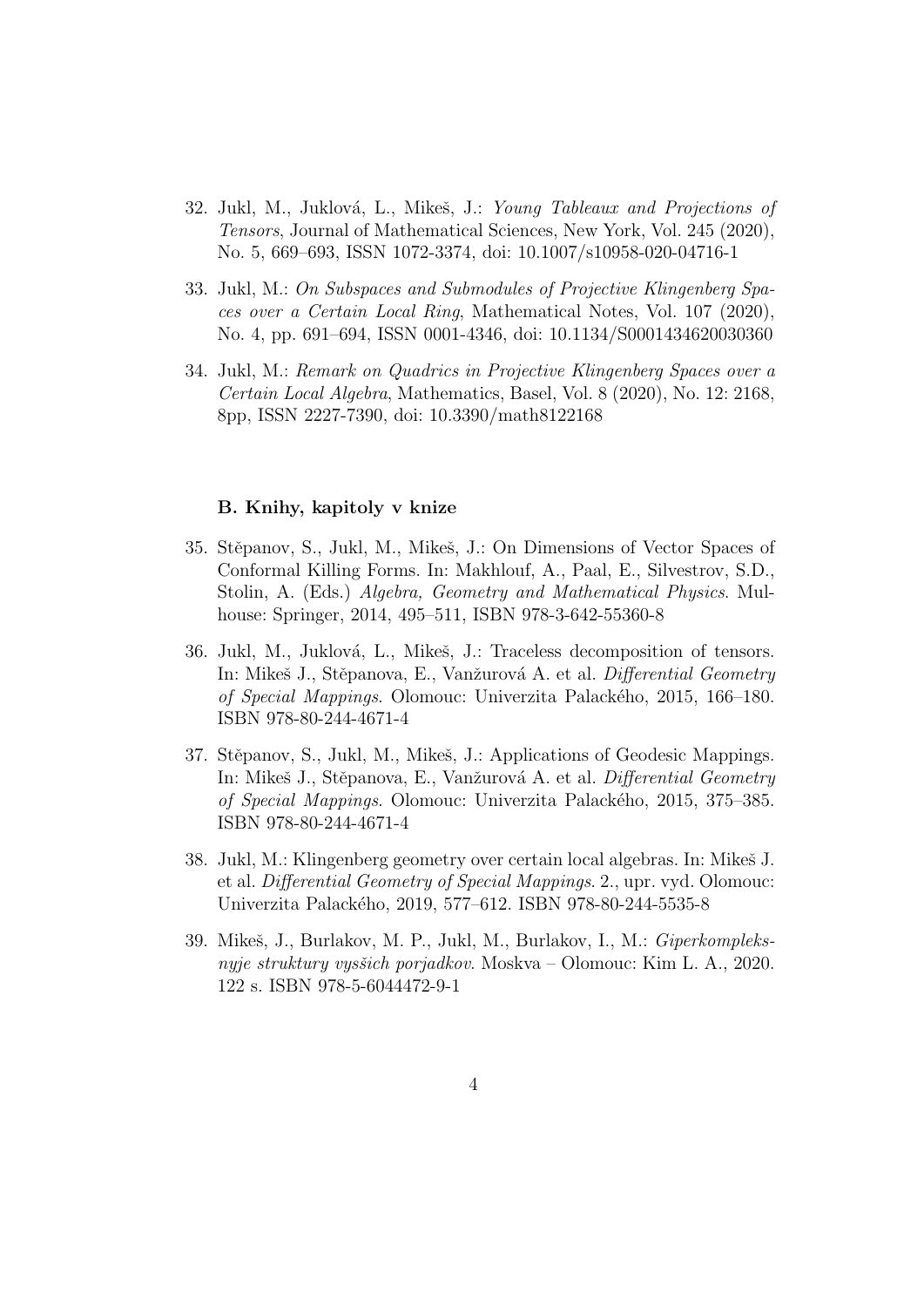# C. Vědecké práce v recenzovaných sbornících (výběr)

- 40. Jukl, M., Lakomá, L., Mikeš, J: The Decomposition of Tensor Spaces with Almost Complex Structure., APLIMAT 2006, Part II (2006), Bratislava, 99–104, ISBN 80-967305-4-1
- 41. Jukl, M., Juklová, L., Mikeš, J: The Decomposition of Tensor Spaces with Quaternionic Structure., APLIMAT 2007, (2007), Bratislava, 217– 222
- 42. Jukl, M., Juklová, L., Mikeš, J.: On generalized trace decompositions problems, Trudy 3-ij měždunarodnoj konferencii "Funkcionalnyje prostranstva. Differencialnyje operatory. Obščaja topologija", Moskovskij fizičesko-techničeskij institut, Moskva 2008, 299–314, ISBN 978-5-7417-0287-1
- 43. Jukl, M.: On Rings of Endomorphisms of Certain Free Modules. Aplimat 2011 - Proceedings of the International Conference. Bratislava, 2011, 679–688. ISBN 978-80-89313-51-8
- 44. Jukl, M.: On an application of the A-spaces over plural algebras in physics. Aplimat 2011 - Proceedings of the International Conference. Bratislava, 2011, 689–694. ISBN 978-80-89313-51-8
- 45. Jukl, M., Juklová, L.: On F-traceless decomposition problem. Proceedings of Contributions of 7th Conference on Mathematics and Physics on Technical Universities. Brno, 2011, 215–223, ISBN 978-80-7231-818- 6
- 46. Jukl, M.: On some applications of certain local algebras in physics. Proceedings of Contributions of 7th Conference on Mathematics and Physics on Technical Universities, part 2 - Physics. Brno, 2011, 39–46, ISBN 978-80-7231-815-5
- 47. Jukl, M., Juklová, L., Mikeš, J.: Multiple Covariant Derivative and Decomposition Problems. Aplimat 2012 - Proceedings of the International Conference. Bratislava, 2012, 377–384. ISBN 978-80-89313-58-7
- 48. Vanžurová, A., Jukl, M.: Parallelogram Spaces and Medial Quasigroups. Aplimat 2012 - Proceedings of the International Conference. Bratislava, 2012, 417–424. ISBN 978-80-89313-58-7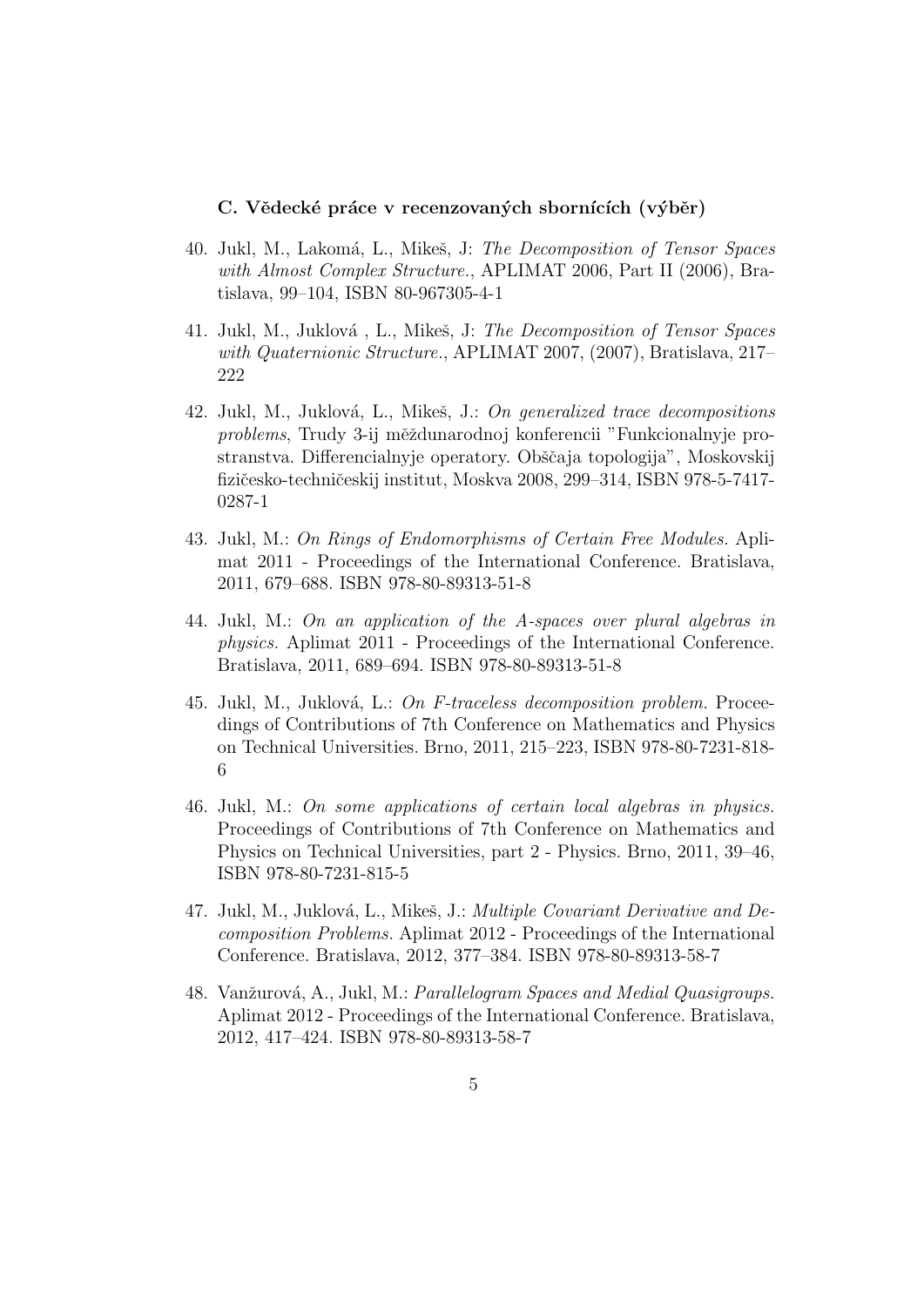- 49. Mikeš, J., Stěpanov, S., Jukl, M.: The pre-Maxwell Equations. In: Kielanowski, P.; Ali, S. T.; Odzijewicz, A.; Schlichenmaier, M.; Voronov, T. (Eds.) Geometric Methods in Physics. New York: Springer, 2012, 377–382. ISBN 978-303-4804-479
- 50. Berezovski, V., Jukl, M., Juklová, L: Almost geodesic mappings of the first type onto symmetric spaces. Aplimat 2017 - Proceedings of the International Conference. Bratislava, 2017, 126–132. ISBN 978-80-227- 4650-2

# $-$  práce metodické

- 51. Jukl, M.: Obučenije analitičeskou geometrii na fakultětě jestěstvěnnych nauk. In: Metodika prepodavanija geometrii. Moskva: MGU, 2016, 30– 35. ISBN 978-5-4263-0328-7
- 52. Jukl, M., Mikeš, J.: Geometričeskije otobraženija v kurse analitičeskoj geometrii na fakultětě jestěstvěnnych nauk. In: Materialy naučnoj sessiji matěmatičeskogo fakultěta MPGU. Moskva: MGU, 2017, 65–68. ISBN 978-5-4263-0516-8
- 53. Jukl, M., Juklov´a, L.: Projektivnaja geometria v kurse matematiky v universitětach. In: Materialy měždunarodnoj konferencii Klassičeskaja i sovreměnnaja geometrija. Moskva: MGPU, 2022, 192–200. ISBN 978-5-4263-1060-5 doi: 10.31862/9785426310605

# D. Abstrakty ze zahraničních konferencí (výběr)

- 54. Jukl, M.: On Ordering of Hall Planar Ternary Ring, Reports to the 7-th International Conference on Geometry and Topology,  $(2007)$ , Cerkassy, Institut matematiky Ukrajinské akademie věd, 30–31
- 55. Jukl, M.: A note to projective equivalence of quadrics in Klingenberg spaces, Abstracts of International conference "Geometry in Odessa - 2008"(2008), Odessa, Science Foundation, 171–172, ISBN 978-966-389- 171-2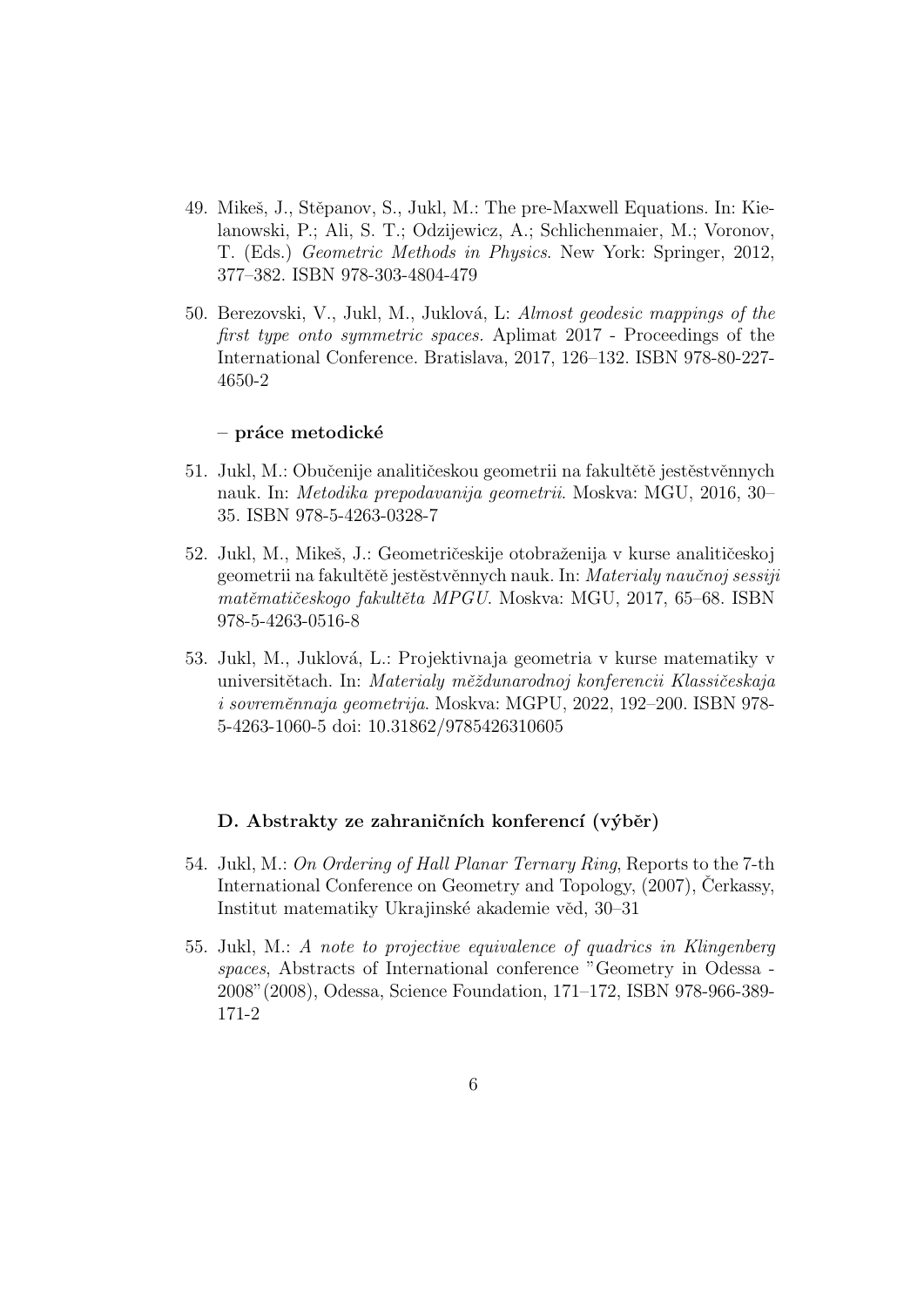56. Jukl, M., Juklová, L., Mikeš, J.: *On decomposition of tensors*, Klassičeskaja i sovreměnnaja geometrija, Moskva, MGPU, 2019, 23–25, ISBN 978-5-4263-0741-4

# E. Patenty a vynálezy

57. Jukl, M.: Autorské osvědčení č. 273 358. Federální úřad pro vynálezy, Praha, 1992.

### F. Uˇcebnice a skripta

- 58. Jukl, M.: Analytická geometrie kuželoseček a kvadrik, učební text, Vydavatelství Univerzity Palackého, Olomouc 1999, 226s., ISBN 80-7067-991-3
- 59. Jukl, M.: Bilineární a kvadratické formy, učební text, Vydavatelství Univerzity Palackého, Olomouc 2000, 67s., ISBN 80-244-0170-3
- 60. Jukl, M.: Lineární operátory, učební text, Vydavatelství Univerzity Palack´eho, Olomouc 2001, 107s., ISBN 80-244-0342-0
- 61. Jukl, M.: Analytická geometrie lineárních útvarů, učební text, Vydavatelství Univerzity Palackého, Olomouc 2003, 183s., ISBN 80-244-0595-4
- 62. Jukl, M.: Lineární algebra Euklidovské vektorové prostory Homomorfizmy vektorových prostorů, učební text, Vydavatelství Univerzity Palack´eho, Olomouc 2006, 179s., ISBN 80-244-1270-5
- 63. Jukl, M.: Analytická geometrie kuželoseček a kvadrik, učební text, Vydavatelství Univerzity Palackého, 2. upravené vyd., Olomouc 2006, 226s., ISBN 80-244-1292-6
- 64. Jukl, M.: Analytická geometrie lineárních útvarů, učební text, Vydavatelství Univerzity Palackého, 2. upr. vyd., Olomouc 2008, 183s., ISBN 978-80-244-2148-3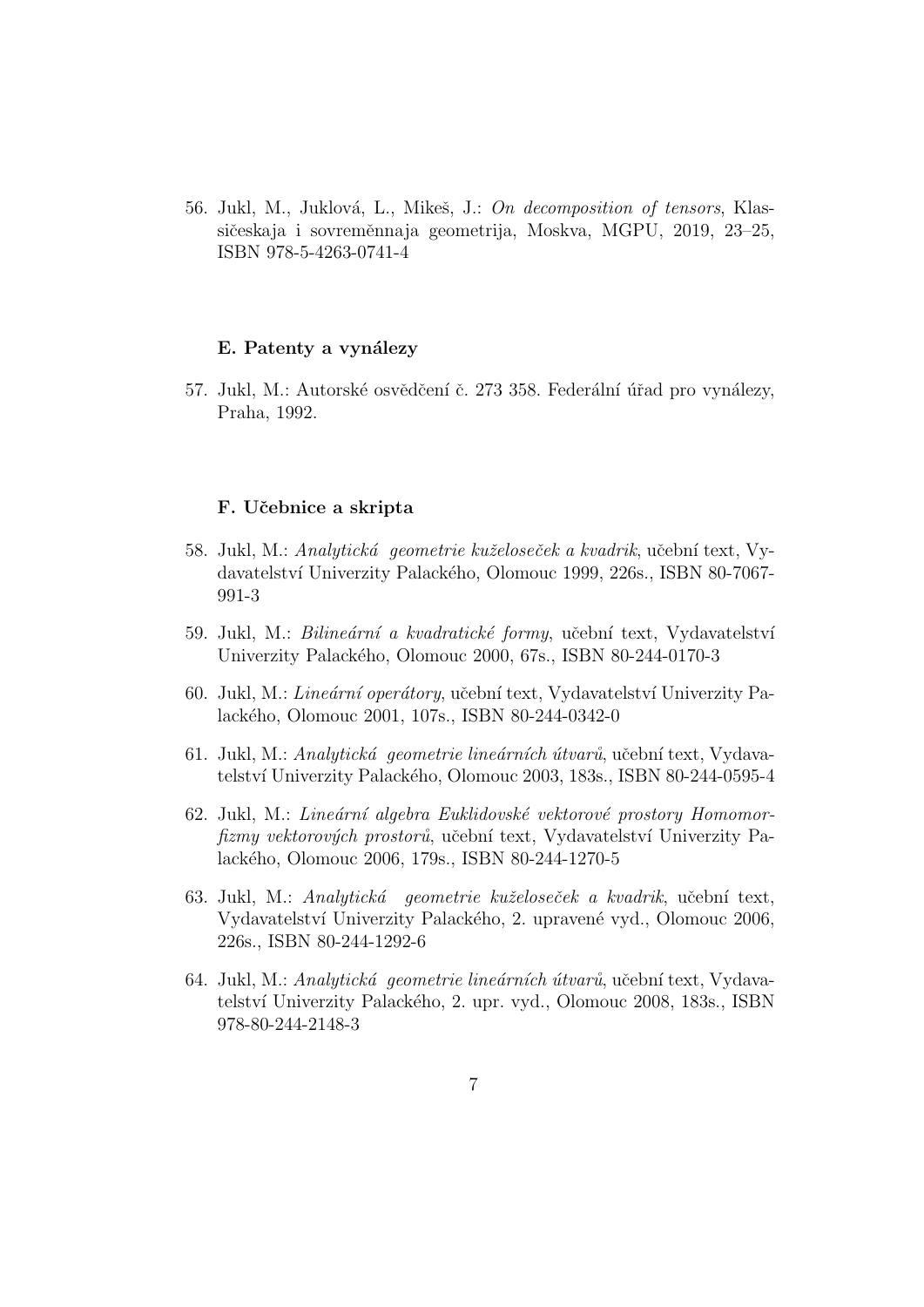- 65. Jukl, M.: Lineární algebra: Euklidovské vektorové prostory Homomorfizmy vektorových prostorů, učební text, Vydavatelství Univerzity Palackého, Olomouc 2010, 179s., 2. upr. vydání, ISBN 978-80-244-2522-1
- 66. Jukl, M.: Lekce z lineární algebry, učební text, Vydavatelství Univerzity Palackého, Olomouc 2013, 97s., ISBN 978-80-244-3398-1
- 67. Jukl, M.: Analytická geometrie, učebnice, Vydavatelství Univerzity Palack´eho, Olomouc 2014, 352 s., ISBN 978-80-244-3963-1
- 68. Jukl, M.: *Linear Algebra Lessons*, Vydavatelství Univerzity Palackého, Olomouc 2020, 104 s., ISBN 978-80-244-5824-3

#### G. Některé recenzované publikace z humanitních oborů

- 69. Jukl, M.: Etika zdravotnického pracovníka a mezinárodní humanitární právo. In: Ivanová, K. a Klos, R. *Kapitoly z lékařské etiky*. 2. vyd. Olomouc: Univerzita Palack´eho v Olomouci, 2004. 146 s. ISBN 80-244- 0892-9. 121–129.
- 70. Jukl, M.:  $\check{Z}$ enevské úmluvy a dodatkové protokoly. 2., dopl. vyd. Praha: Ceský červený kříž, 2005, 55 s. ISBN 80-254-1792-1
- 71. Jukl, M.: Zdravotnický pracovník a mezinárodní humanitární právo. Zdravotnické právo v praxi, 2005, no. 3, 49–52. ISSN 1213-0508
- 72. Jukl, M., Novotný, V.: Vybrané kapitoly práva krizového řízení. Praha: Policejní akademie České republiky, 2005, 92 s. ISBN 80-7251-180-7.
- 73. Jukl, M.: Další mezinárodní rozeznávací znak zdravotnické služby. Zdravotnické právo v praxi, 2006, no. 2, 29–32. ISSN 1213-0508
- 74. Jukl, M.: Privatizace ozbrojených konfliktů. In Ondřej, J., Šturma, P. (ed.) Bezpečnost organizací, mezinárodní bezpečnost a mezinárodní hu $manitární právo. Acta Universitatis Carolinae, Iuridica, Sborníky 43,$ Praha: 2008, 317 stran. ISBN 978-80-87146-15-6. 291–296.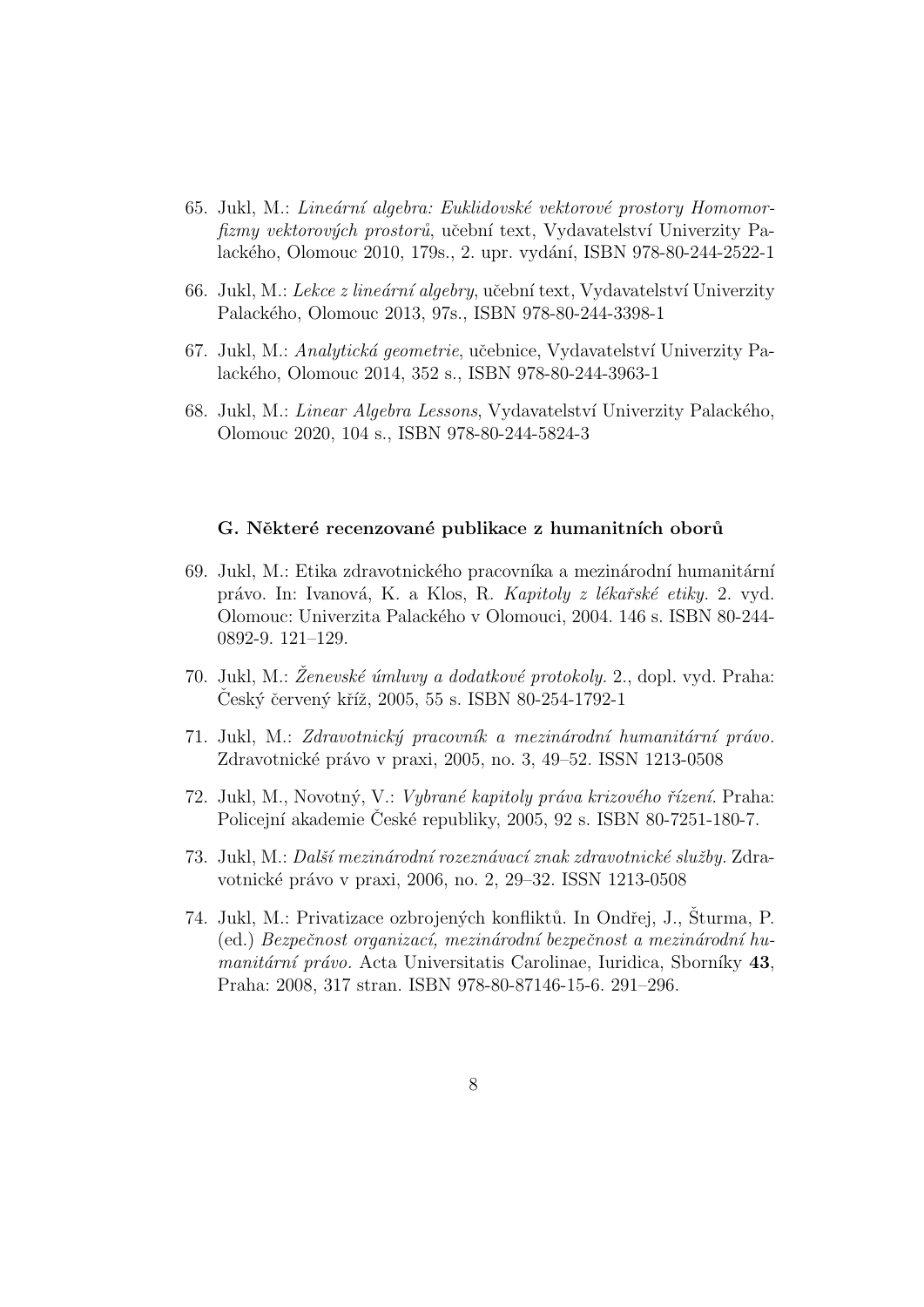- 75. Jukl, M.: Základy mezinárodního humanitárního práva. In Dorková, Z., Jukl, M., Cichá, M.: Průvodce první pomocí pro pedagogy 1. Vydavatelství Univerzity Palackého, 1. vyd., Olomouc 2008, 70 stran, ISBN 978-80-244-1923-7. 10–32.
- 76. Jukl, M.: Aplikace některých ustanovení mezinárodního humanitárního práva v době mírové. Vojenské rozhledy,  $50$  (2009), č. 2, 85–88. ISSN 1210-3292
- 77. Jukl, M.:  $ICRC$  a implementace mezinárodního humanitárního práva. Acta Universitatis Carolinae, Iuridica, 2009, no. 4 (2009), 85–96. ISSN 0323-0619
- 78. Jukl, M. (ed.): *Dobrovolná sestra.* 3., přeprac. vyd. Praha: JS Press společnosti JS Partner, 2010. 328 s. ISBN 978-80-87036-47-1.
- 79. Jukl, M.: K pojmu přímé účasti na nepřátelství. Vojenské rozhledy,  $51$ (2010), č. 3, 168–181. ISSN 1210-3292
- 80. Jukl, M.: Implementace mezinárodního humanitárního práva. In Ondřej, J., Sturma, P., Bílková, V., Jílek D. a kol. *Mezinárodní humanitární* právo. Praha: C. H. Beck, 2010, 536 stran. ISBN 978-80-7400-185-7. 381–411.
- 81. Jukl, M.: Hlavní zásady mezinárodního humanitárního práva. Vojenské rozhledy, 52 (2011), č. 4, 178–184. ISSN 1210-3292
- 82. Bernatová, E., Jukl, M., Marková, J.: Základní norma zdravotnických  $znalostí. 4., přeprac. vyd. Praha: Český červený kříž, 2013. 74 s. ISBN$ 978-80-87729-02-1.
- 83. Jukl, M.: Mezinárodní Červený kříž, role jeho komponent a mezinárodní humanitární právo. In: Bílková, V. a kol. Mezinárodní humanitární právo: vznik, vývoj a nové výzvy. Praha: Univerzita Karlova v Praze, Právnická fakulta, 2015, 264 stran. ISBN 978-80-87975-35-0. str. 32-46
- 84. Jukl, M.: Mezinárodní humanitární právo. In: Šín, R. a kol. Medicína katastrof. Praha: Galén, 2017, 351 stran. ISBN 978-80-7492-295-4. str. 309–321